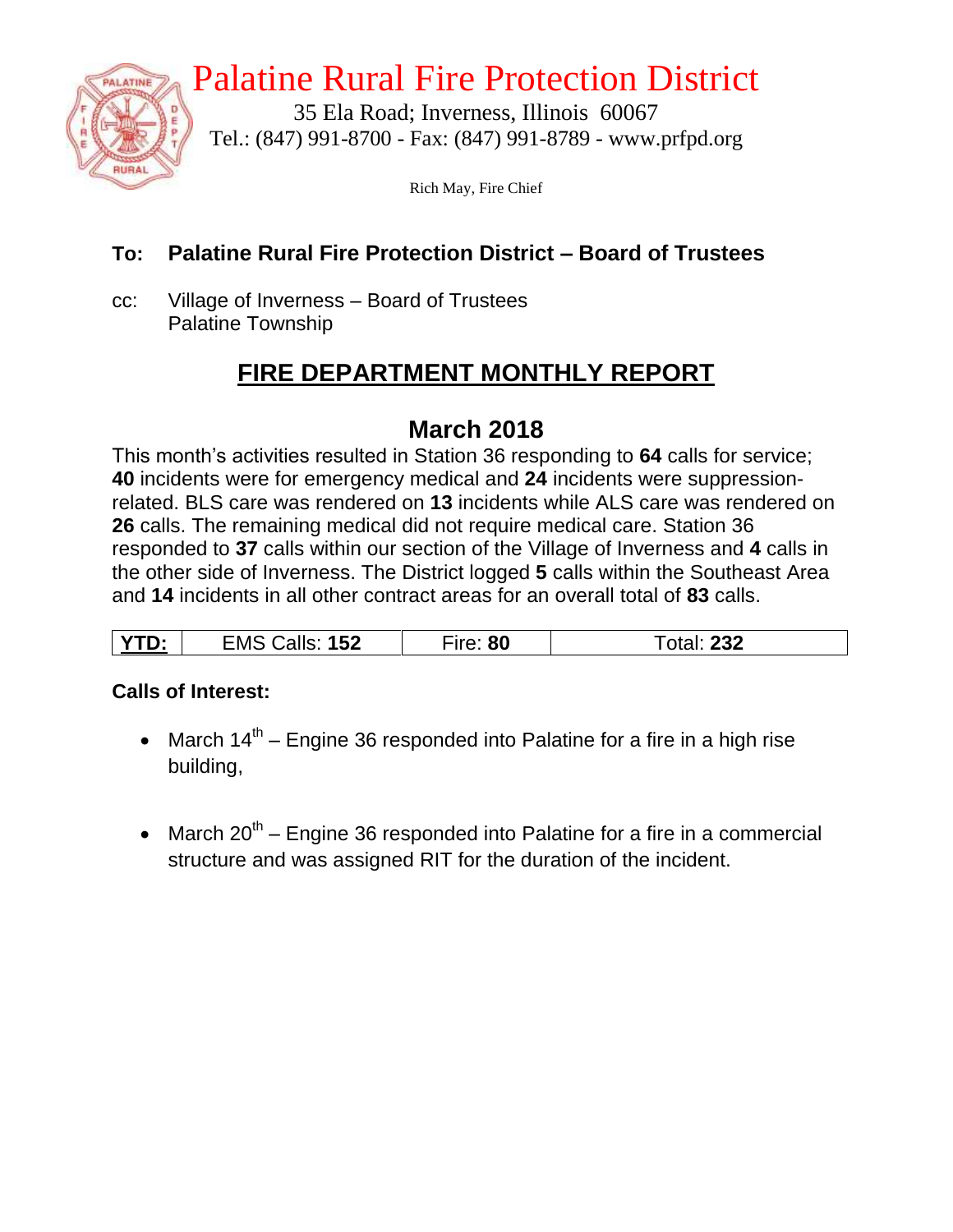|       | <b>Inverness, Little City and Palatine Rural District</b>                                                          |      |    |                                           |                                                      |                                                    |  |  |  |
|-------|--------------------------------------------------------------------------------------------------------------------|------|----|-------------------------------------------|------------------------------------------------------|----------------------------------------------------|--|--|--|
|       | <b>Six Minute Response Benchmark</b><br><b>District 36</b>                                                         |      |    |                                           |                                                      |                                                    |  |  |  |
|       | <b>YES</b><br><b>NO</b>                                                                                            |      |    |                                           |                                                      |                                                    |  |  |  |
|       | Average<br><b>Number of</b><br><b>Response</b><br><b>Number of</b><br><b>Responses</b><br><b>Responses</b><br>Time |      |    | Average<br><b>Response</b><br><b>Time</b> | <b>Total</b><br><b>Number of</b><br><b>Responses</b> | <b>Total</b><br>Average<br><b>Response</b><br>Time |  |  |  |
| Total | 31                                                                                                                 | 4:24 | 10 | 6:36                                      | 41                                                   | 4:56                                               |  |  |  |

#### **Emergent Response Times – Station 36 Inverness, Little City and Palatine Rural District**

Percentages: Responded six minutes or under: Average: **76%**

#### **Emergent Response Times – Station 36 Inverness, Little City and Palatine Rural District**

| <b>12 Month View</b>                                                                                                                                     |                    |     |                    |                                                      |                                                           |
|----------------------------------------------------------------------------------------------------------------------------------------------------------|--------------------|-----|--------------------|------------------------------------------------------|-----------------------------------------------------------|
|                                                                                                                                                          |                    |     |                    |                                                      |                                                           |
| <b>YES</b><br><b>NO</b>                                                                                                                                  |                    |     |                    |                                                      |                                                           |
| Average<br>Average<br>Number of<br><b>Response</b><br>Number of<br><b>Response</b><br><b>Time</b><br><b>Time</b><br><b>Responses</b><br><b>Responses</b> |                    |     |                    | <b>Total</b><br><b>Number of</b><br><b>Responses</b> | <b>Total</b><br>Average<br><b>Response</b><br><b>Time</b> |
| 36                                                                                                                                                       | 4:43               | 8   | 6:34               | 44                                                   | 5:04                                                      |
| 29                                                                                                                                                       | 8<br>4:32<br>6:59  |     | 37                 | 5:04                                                 |                                                           |
| 26                                                                                                                                                       | 10<br>4:35<br>7:19 |     | 36                 | 5:20                                                 |                                                           |
| 4:27<br>40                                                                                                                                               |                    | 8   | 6:39               | 48                                                   | 4:49                                                      |
| 39                                                                                                                                                       | 4:28               | 12  | 6:49               | 51                                                   | 5:01                                                      |
| 39                                                                                                                                                       | 4:02               | 7   | 6:31               | 46                                                   | 4:24                                                      |
| 34                                                                                                                                                       | 4:18               | 9   | 6:38               | 43                                                   | 4:48                                                      |
| 28                                                                                                                                                       | 4:32               | 8   | 6:35               | 36                                                   | 4:59                                                      |
| 8<br>4:42<br>30<br>7:00                                                                                                                                  |                    | 38  | 5:11               |                                                      |                                                           |
| 12<br>37<br>4:25<br>6:48                                                                                                                                 |                    | 49  | 5:00               |                                                      |                                                           |
| 27                                                                                                                                                       | 4:49               | 16  | 7:06               | 43                                                   | 5:40                                                      |
| 28                                                                                                                                                       | 4:41               | 15  | 6:52               | 43                                                   | 5:27                                                      |
| 393                                                                                                                                                      | 4:30               | 121 | 6:51               | 514                                                  | 5:03                                                      |
|                                                                                                                                                          |                    |     | <b>District 36</b> | <b>Six Minute Response Benchmark</b>                 |                                                           |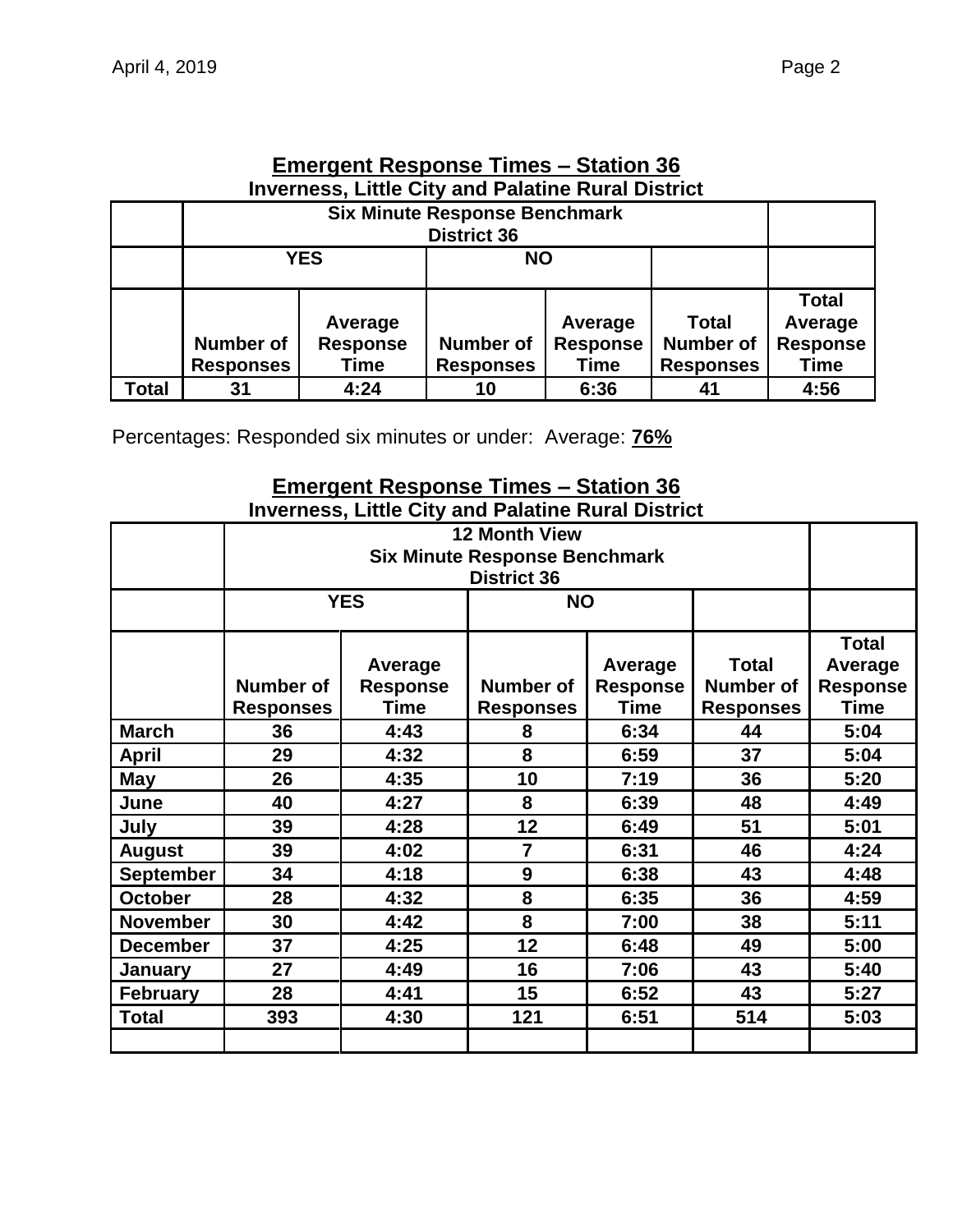### **Inverness Responses**

|              | <b>YES</b><br><b>NO</b>              |                                    |                                      |                                           |                                                      |                                                           |
|--------------|--------------------------------------|------------------------------------|--------------------------------------|-------------------------------------------|------------------------------------------------------|-----------------------------------------------------------|
| Zone         | <b>Number of</b><br><b>Responses</b> | Average<br><b>Response</b><br>Time | <b>Number of</b><br><b>Responses</b> | Average<br><b>Response</b><br><b>Time</b> | <b>Total</b><br><b>Number of</b><br><b>Responses</b> | <b>Total</b><br>Average<br><b>Response</b><br><b>Time</b> |
| <b>INBF</b>  |                                      | 4:58                               |                                      | 7:37                                      |                                                      | 6:17                                                      |
| <b>INV</b>   | 27                                   | 4:15                               | 6                                    | 6:46                                      | 33                                                   | 4:42                                                      |
| <b>Total</b> | 28                                   | 4:16                               |                                      | 6:54                                      | 35                                                   | 4:48                                                      |

Percentages: Responded six minutes or under: Average: **80%**

| <b>INBF</b> | <b>Inverness-Barrington Countryside</b> |
|-------------|-----------------------------------------|
| <b>INV</b>  | <b>Inverness-Palatine Rural</b>         |

# **Mutual Aid/Auto Aid**

|                               |                                        | <b>Received</b> | Given |      |  |
|-------------------------------|----------------------------------------|-----------------|-------|------|--|
|                               | <b>Mutual</b><br><b>Mutual</b><br>Auto |                 |       | Auto |  |
| <b>Barrington Countryside</b> |                                        |                 |       |      |  |
| Barrington                    |                                        |                 |       |      |  |
| <b>Hoffman Estates</b>        |                                        |                 | 3     |      |  |
| Palatine                      | 3                                      |                 | 6     |      |  |
| <b>Rolling Meadows</b>        |                                        |                 |       |      |  |